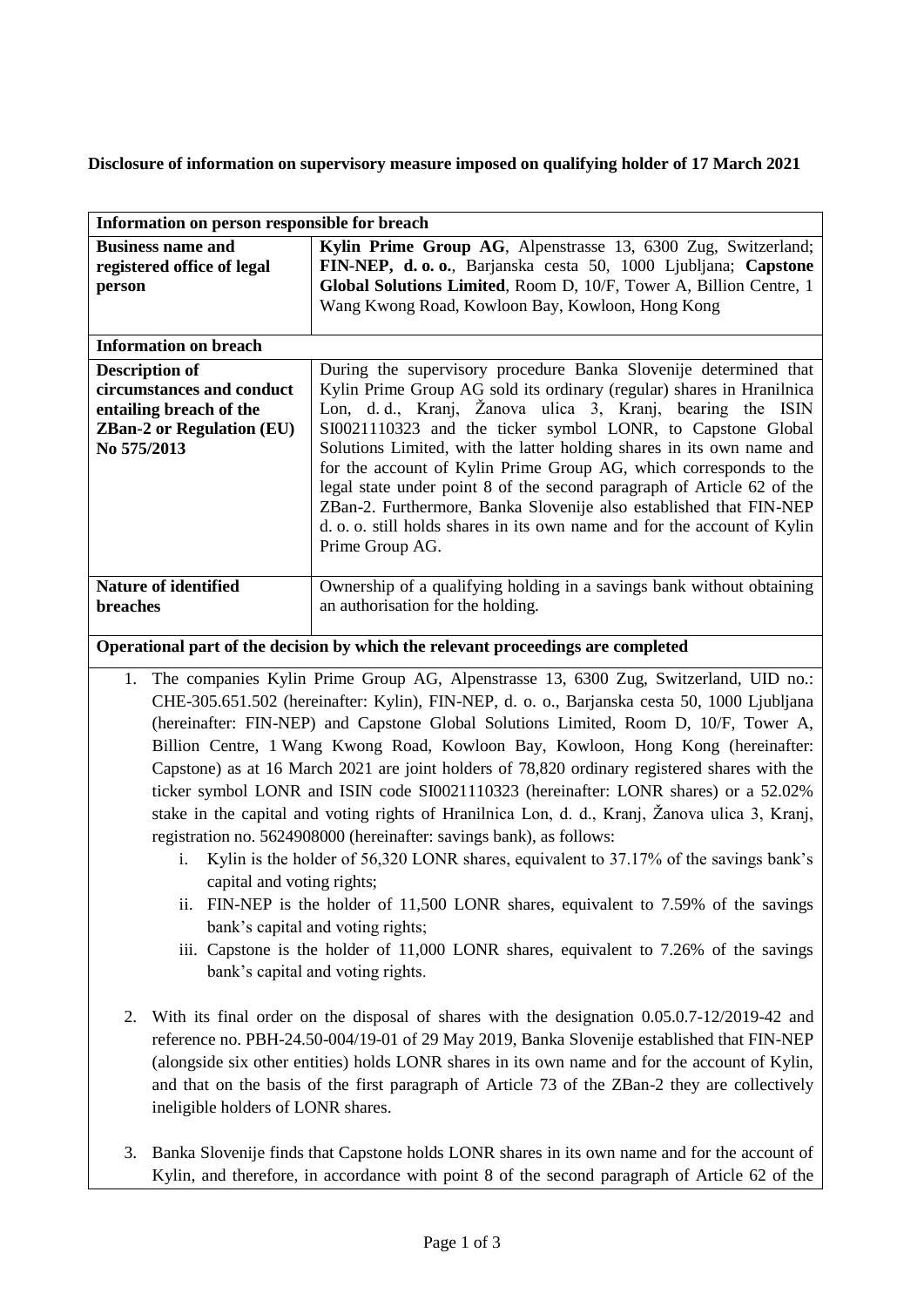ZBan-2 in connection with the fourth paragraph of Article 62 of the ZBan-2, the voting rights and capital it holds need to be taken into account in the determination of Kylin's qualifying holding. Banka Slovenije established this on the basis of the following circumstances, which it assessed collectively:

- i. when the "Share sale and purchase agreement" concluded between Kylin Prime Group AG as the seller and Capstone Global Solutions Limited as the buyer of 29 May 2020 (hereinafter: sales agreement) had no simultaneity provision for the transfer of 11,000 LONR shares and payment of Capstone's liabilities, which on the basis of the underlying agreement fell due on 30 June 2020, with Kylin not even demanding any collateral when concluding the agreement or when transferring the shares to KDD;
- ii. up to the date on which this order was issued Kylin received only three partial payments in the total amount of xxx, accounting for 33.09% of the total consideration, with the remainder of the consideration of xtill remaining unpaid, and Kylin's claim still remaining unsecured;
- iii. Kylin and Capstone concluded seven annexes to the sales agreement up to the date on which this order was issued, each time extending Capstone's deadline for the payment of consideration (most recently until 31 March 2021), without determining any other benefit for Kylin, which in accordance with the underlying agreement is entitled to the payment of default interest of 8% per annum in the event of a delay;
- iv. the companies had been linked in business terms even prior to concluding the sales agreement, which is evident from multiple financial transactions that were conducted in the period 3 January 2019 to 17 January 2020 in the total amount of  $\blacksquare$ , which accounts for more than 80% of the total turnover on Capstone's current account, opened at Hranilnica Lon, d. d.;
- v. the company states a part of the Kylin Group, transferred to Capstone on 2 September  $2020$ , which is a large part of the partial consideration that Capstone paid to Kylin on that same day, and on 8 September 2020 which is the partial consideration that Capstone paid to Kylin on the same date;
- vi.  $\qquad \qquad$  the managing director of companies , whose exclusive or partial beneficial owner , the president of the management board and beneficial owner of Kylin, represented Capstone in business communication with Hranilnica Lon, d. d.
- 4. Kylin failed to obtain an authorisation for a qualifying holding for its holding of 52.02% of the capital and voting rights pursuant to point 8 of the second paragraph of Article 62 of the ZBan-2, as it should have done in accordance with the first paragraph of Article 60 of the ZBan-2. Accordingly, Capstone also acquired and holds LONR shares contrary to the ZBan-2, and Kylin, FIN-NEP and Capstone are therefore ineligible holders pursuant to the first paragraph of Article 73 of the ZBan-2, and do not hold voting rights from the shares that they hold in contravention of the ZBan-2.

The final order on the disposal of shares with the designation 0.05.0.7-12/2019-42 and reference no. PBH-24.50-004/19-01 of 29 May 2019 instructed Kylin and FIN-NEP to dispose of all the